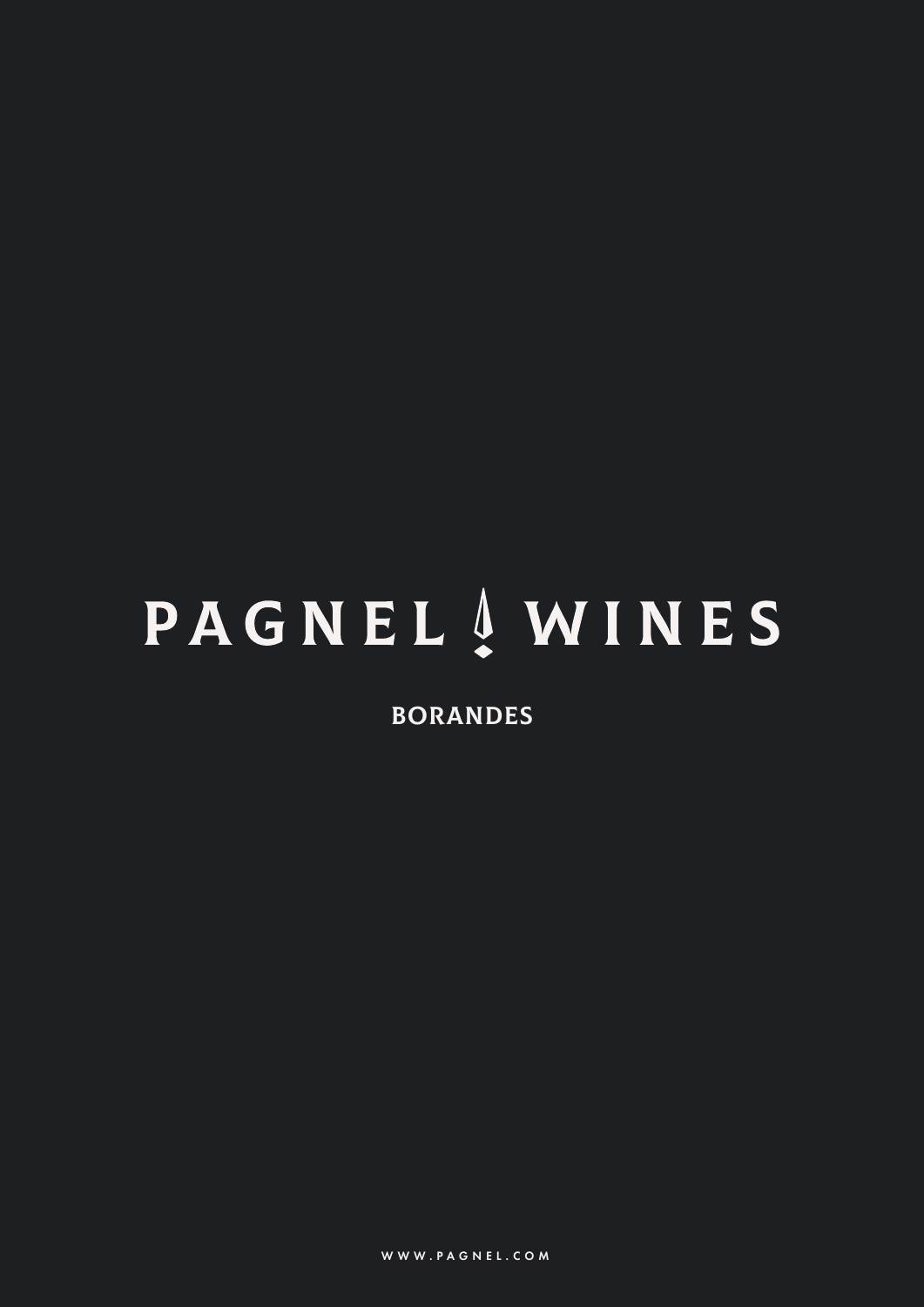## **PAGNEL**  $\frac{1}{2}$  **WINES**

WWW.PAGNEL.COM



### BOR–ANDES ASSEMBLAGE 2014

Borandes is the mix of the best old and new world winemaking, an unique wine made with bordeaux style in the greater chileans vineyards. This wine is a voyage of flavours and textures which delivers a balanced fine wine, with personality, elegance and style.

Bright and intense ruby red colour. Aromas of ripe red and wild black fruits such as blueberries and blackcurrant, notes of tobacco, spices, menthol, dark chocolate and a herbal hint in the background. While the wine is in the glass, other aromas, pleasant and complex elements such as cedar, sweet spices like vanilla and some hints of lavender and mint arise. In mouth the wine remains at a high level, with strong, visible and round tannins. Excellent balance and fresh on the palate, medium bodied, persistent, a wine of great personality, complexity and elegance with a long and pleasant finish.